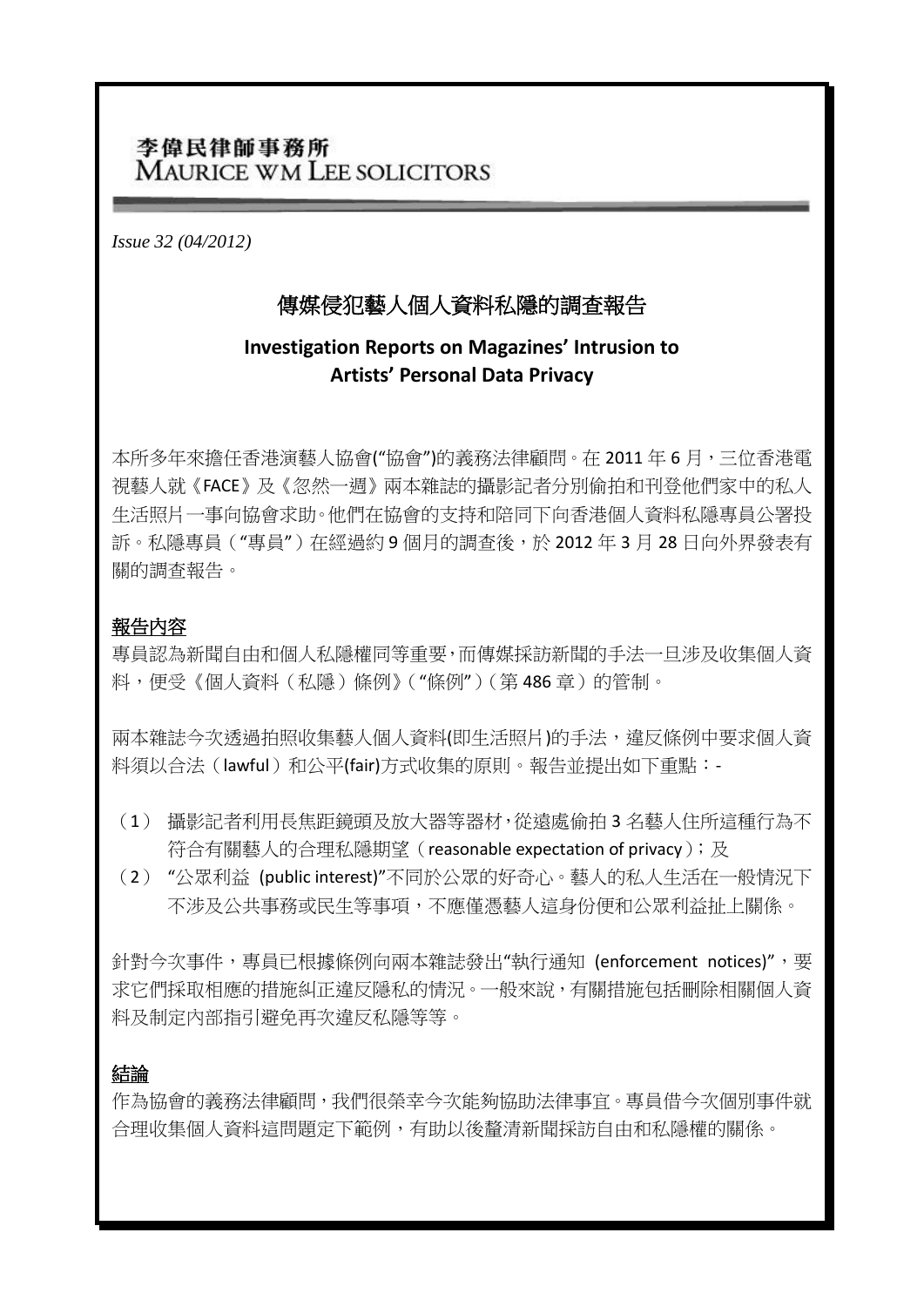We have been the legal consultant for the Hong Kong Performing Artists Guild (the "Guild") for years. In June 2011, 3 TV artists asked for assistance from the Guild in relation to (1) the photographers' clandestine photo-taking of the artists' private behavior at home, and (2) the subsequent publishing of those photographs by the 2 magazines, namely FACE and Sudden Weekly. With the Guild's support and assistance. The artists lodged complaints to the Office of the Privacy Commissioner for Personal Data. After 9 months' investigation, the Privacy Commissioner for Personal Data (the "Commissioner") published the investigation reports on the particular incidents on  $28<sup>th</sup>$  March 2012.

#### **Findings in the Reports**

Based on the facts of the cases, the Commissioner recognized that "freedom of press" and "right to privacy" were values of equal importance. When the relevant news collecting method amounted to collection of personal data, it would fall into the ambit of the Personal Data (Privacy) Ordinance (the "PDPO").

In the present case, the magazines' collection of the artists' personal data (i.e. photographs) by means of the photo-taking in the circumstances contravened the principle in PDPO requiring such data to be collected by "legal and fair means". The reports also emphasized the following :-

- (1) the photographers' act of taking photographs of the 3 artists' premises from a far distance, accompanying with the use of equipment such as long-focus lens and magnifier, transcended those artists' reasonable expectation of privacy; and
- (2) the notion of "public interest" is different from public curiosity. Under normal circumstances, private life of an artist would be irrelevant to any issue involving public affairs or livelihood, and should not constitute public interest merely by reason of the object's occupation being an artist.

Pursuant to the PDPO, the Commissioner served "enforcement notices" on the magazines, directing them to adopt measures to remedy the contravening acts. Such measures should normally include the deletion of relevant personal data and implementation of internal guidelines to avoid further breaches.

### **Conclusion**

As the legal consultant of the Guild, we were honoured to take part and render our assistance in advising the 3 artists and the Guild. The Commissioner's attempt in the present case is to define the "fair means" of collecting personal data and clarifying the relationship between freedom of press and right of privacy only in the present cases.